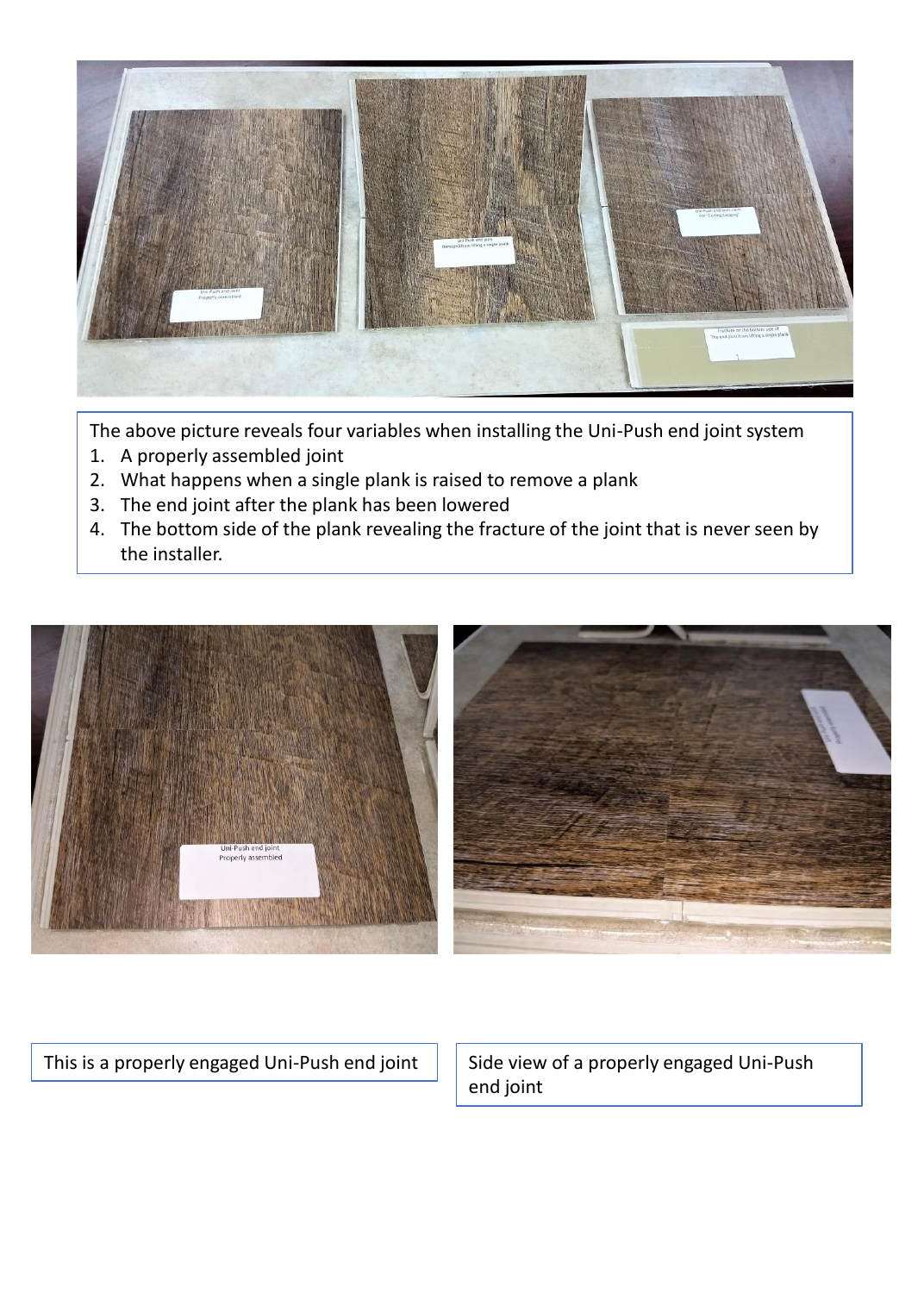



When a plank is lifted the upper edge of the profile will bend and remain attached

When a plank is lifted the upper edge of the profile will bend and remain attached





End view of plank with raised edge. This is an installation condition.

Side view of plank with raised edge. This is an installation condition.